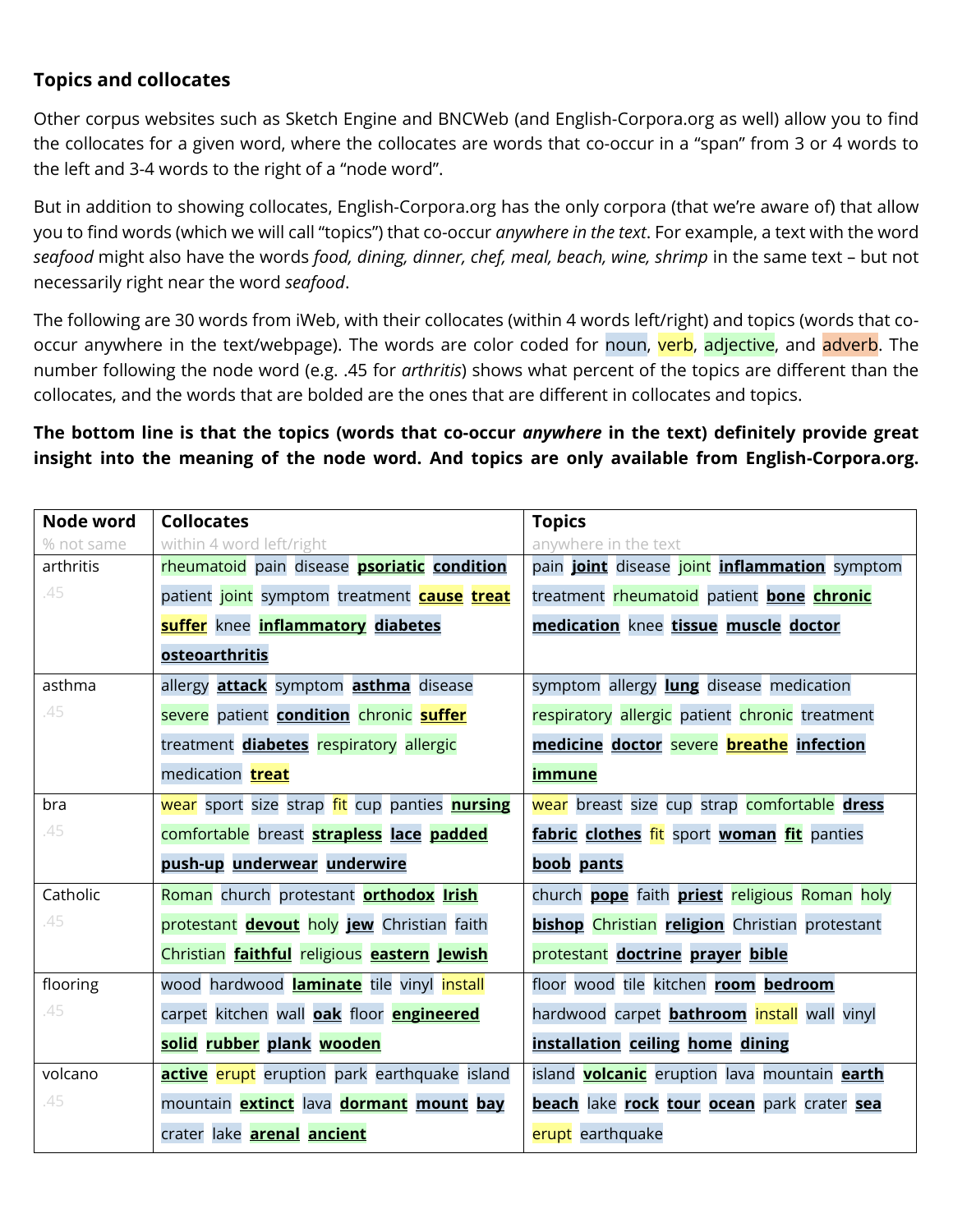| Node word  | <b>Collocates</b>                                              | <b>Topics</b>                                               |
|------------|----------------------------------------------------------------|-------------------------------------------------------------|
| % not same | within 4 word left/right                                       | anywhere in the text                                        |
| yacht      | club charter <b>luxury royal motor</b> boat sail               | boat sail sailing crew <b>island</b> club race sea          |
| .45        | race <b>private</b> sailing race <b>super cruise</b> crew      | charter deck vessel beach guest race bay                    |
|            | broker ship                                                    | sailor                                                      |
| condo      | partment building unit bedroom rental beach                    | bedroom beach unit rental building <b>estate</b>            |
| .50        | luxury sale locate owner rent association                      | apartment <b>kitchen pool</b> vacation floor rent           |
|            | hotel tower vacation complex                                   | amenities property buyer locate                             |
| magnesium  | calcium potassium iron vitamin deficiency                      | calcium vitamin mineral <b>acid</b> supplement              |
| .50        | zinc mineral supplement sulfate contain                        | nutrient diet potassium blood deficiency                    |
|            | chloride alloy phosphorus sodium copper                        | muscle salt iron protein healthy sodium                     |
|            | manganese                                                      |                                                             |
| melody     | song chord lyrics rhythm <b>harmony</b> sing note              | song <b>music album musical</b> chord guitar sing           |
| .50        | guitar <b>vocal catchy maker</b> piano beat                    | piano <b>band</b> lyrics tune rhythm sound                  |
|            | <b>sweet</b> instrument <b>arrangement</b>                     | instrument <b>musician</b> note                             |
| seafood    | fresh restaurant meat fish dish steak eat                      | restaurant fish dish fresh meat menu beach                  |
| .50        | sustainable vegetable delicious poultry                        | food dining dinner chef meal delicious cook                 |
|            | chicken pasta menu salad catch                                 | wine shrimp                                                 |
| ballet     | dancer theater royal opera dance <b>American</b>               | dance dancer dance theater opera music art                  |
| .55        | national class flat classical jazz perform                     | performance perform classical royal class                   |
|            | dance modern shoe contemporary                                 | choreographer artistic production musical                   |
| caffeine   | <b>contain</b> alcohol coffee tea <b>amount effect</b>         | coffee drink tea drink diet supplement cup                  |
| .55        | intake sugar <b>avoid</b> drink consume stimulant              | sugar sleep consume energy ingredient acid                  |
|            | drink mg consumption dose                                      | fat vitamin alcohol                                         |
| chapel     | funeral <b>Sistine</b> church <b>home</b> wedding              | church <b>century</b> funeral <b>cathedral</b> memorial     |
| .55        | memorial <b>royal lady pm ceiling hill</b> hall                | holy <b>Catholic</b> cemetery hall <b>museum</b> tower      |
|            | cemetery choir holy dedicate                                   | prayer building sister altar castle                         |
| dinosaur   | fossil bone earth bird egg museum species                      | fossil museum <b>animal</b> species <b>creature</b>         |
| .55        | extinction <b>extinct roam skeleton giant</b>                  | scientist earth bone park bird kid evolution                |
|            | prehistoric toy evolve footprint                               | rock discovery extinction discover                          |
| mortality  | rate <i>high morbidity</i> infant <b>reduce</b> risk           | disease patient <b>death study population</b> risk          |
| .55        | cancer <b>maternal cause</b> disease increased                 | <b>clinical</b> cancer <i>incidence</i> health rate outcome |
|            | associate all-cause patient reduction                          | <b>infection</b> associate increased infant                 |
|            | cardiovascular                                                 |                                                             |
| recycling  | <b>program</b> waste <b>center</b> facility plastic <b>bin</b> | recycle waste plastic landfill material                     |
| .55        | collection <b>centre electronics</b> recycle waste             | <b>environmental</b> collection container <b>green bag</b>  |
|            | household container reuse battery metal                        | facility <b>collect disposal trash recycled resident</b>    |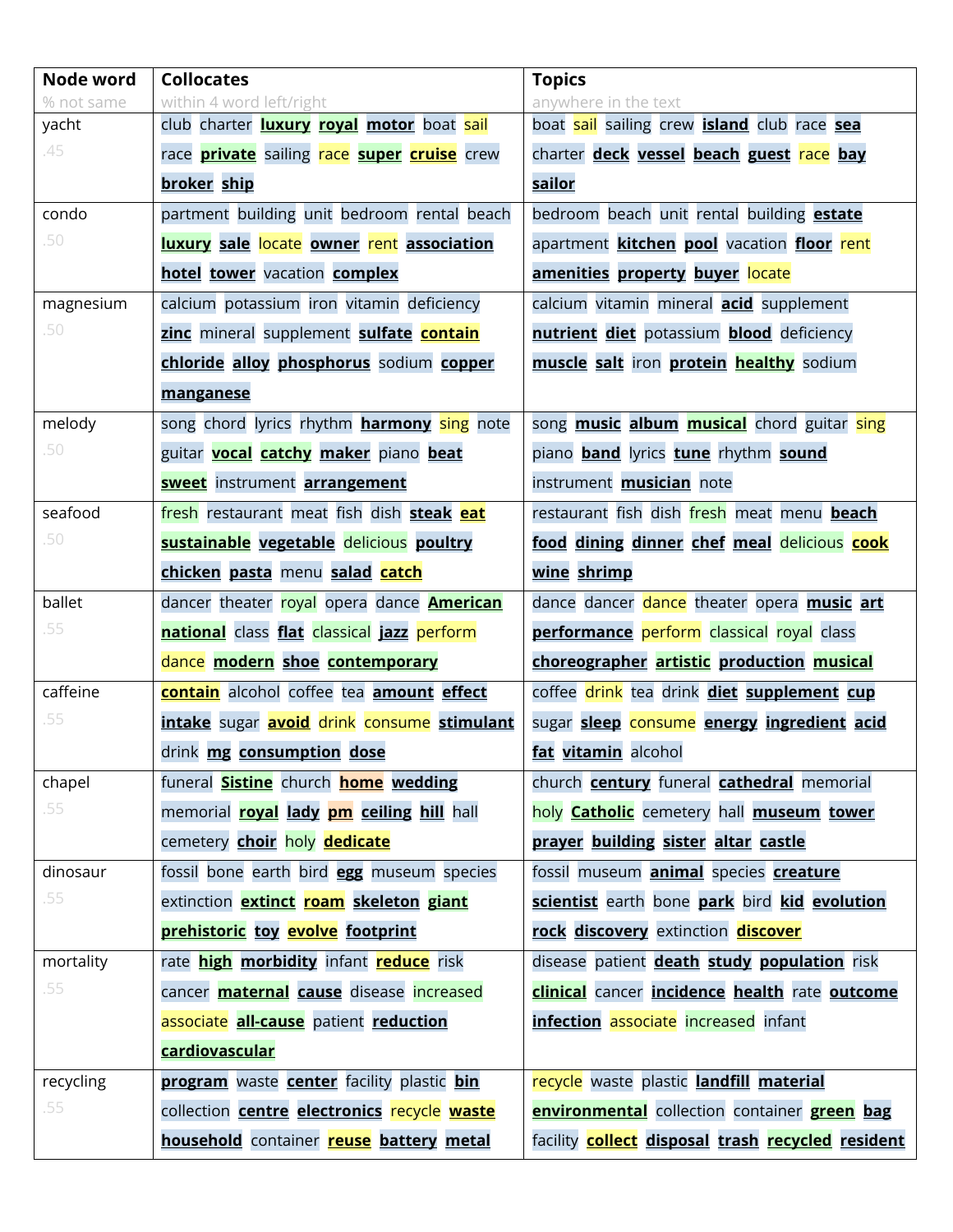| Node word  | <b>Collocates</b>                                    | <b>Topics</b>                                                 |
|------------|------------------------------------------------------|---------------------------------------------------------------|
| % not same | within 4 word left/right                             | anywhere in the text                                          |
| resin      | epoxy plastic <b>polyester cast</b> kit <i>mix</i>   | plastic <b>surface material epoxy</b> wood kit <b>paint</b>   |
| .55        | <b>composite</b> metal wood <b>acrylic</b> cure      | cure metal layer <b>paint coat dry glass mold</b>             |
|            | fiberglass layer coating <b>synthetic</b> casting    | coating                                                       |
| honesty    | integrity respect <b>appreciate</b> academic         | <b>honest</b> integrity truth respect <b>relationship</b> lie |
| .60        | transparency openness truth trust fairness           | moral conduct trust ethical lie trust academic                |
|            | <b>brutal intellectual responsibility loyalty</b>    | cheat feeling dishonesty                                      |
|            | courage trust sincerity                              |                                                               |
| touchdown  | yard score pass interception <b>throw</b> season     | yard pass <b>quarterback football</b> season                  |
| .60        | catch pass rushing rush career reception             | receiver offense defense play quarter                         |
|            | passing return carry run                             | interception <b>defensive</b> bowl <b>offensive</b> rush      |
|            |                                                      | score                                                         |
| vampire    | diary slayer werewolf blood bat hunter               | horror film blood monster movie episode                       |
| .60        | weekend buffy lord zombie human witch                | character creature demon series novel witch                   |
|            | killer ghost novel twilight                          | human spell werewolf zombie                                   |
| kindness   | act random love compassion <b>generosity</b>         | act compassion love random kind lord                          |
| .65        | respect loving treat stranger patience               | happiness mercy sin grace thank spiritual                     |
|            | <b>appreciate</b> mercy <b>empathy goodness</b>      | loving joy prayer blessing                                    |
|            | spread gentleness                                    |                                                               |
| porch      | front back sit covered deck patio screened           | bedroom kitchen front room floor house                        |
| .65        | light <b>screen</b> door swing roof front            | dining home door bath bathroom living                         |
|            | entrance floor rear                                  | outdoor fireplace deck garage                                 |
| scar       | tissue leave acne skin heal form fade mark           | skin tissue surgery heal acne treatment pain                  |
| .65        | face <b>appearance</b> surgery <b>bear formation</b> | wound infection surgeon healing procedure                     |
|            | emotional wound visible                              | doctor face surgical painful                                  |
| telescope  | space radio sky optical binoculars                   | star astronomer planet earth sky galaxy                       |
| .65        | observatory observe powerful mirror                  | universe observatory solar sun astronomy                      |
|            | astronomer lens mount solar infrared                 | observation observe object moon scientist                     |
|            | eyepiece ground-based                                |                                                               |
| throttle   | body full response position control cable            | engine fuel motor valve intake exhaust                        |
| .65        | open engine open sensor plate valve wide             | torque idle sensor gear speed brake bike car                  |
|            | speed <b>close pedal</b>                             | rear cylinder                                                 |
| filmmaker  | documentary film <b>independent</b> artist           | film <b>movie</b> documentary festival <b>cinema</b> actor    |
| .70        | photographer writer actor award-winning              | director audience producer scene shoot                        |
|            | direct producer <i>indie</i> musician festival       | production direct screening camera footage                    |
|            | aspiring journalist acclaimed                        |                                                               |